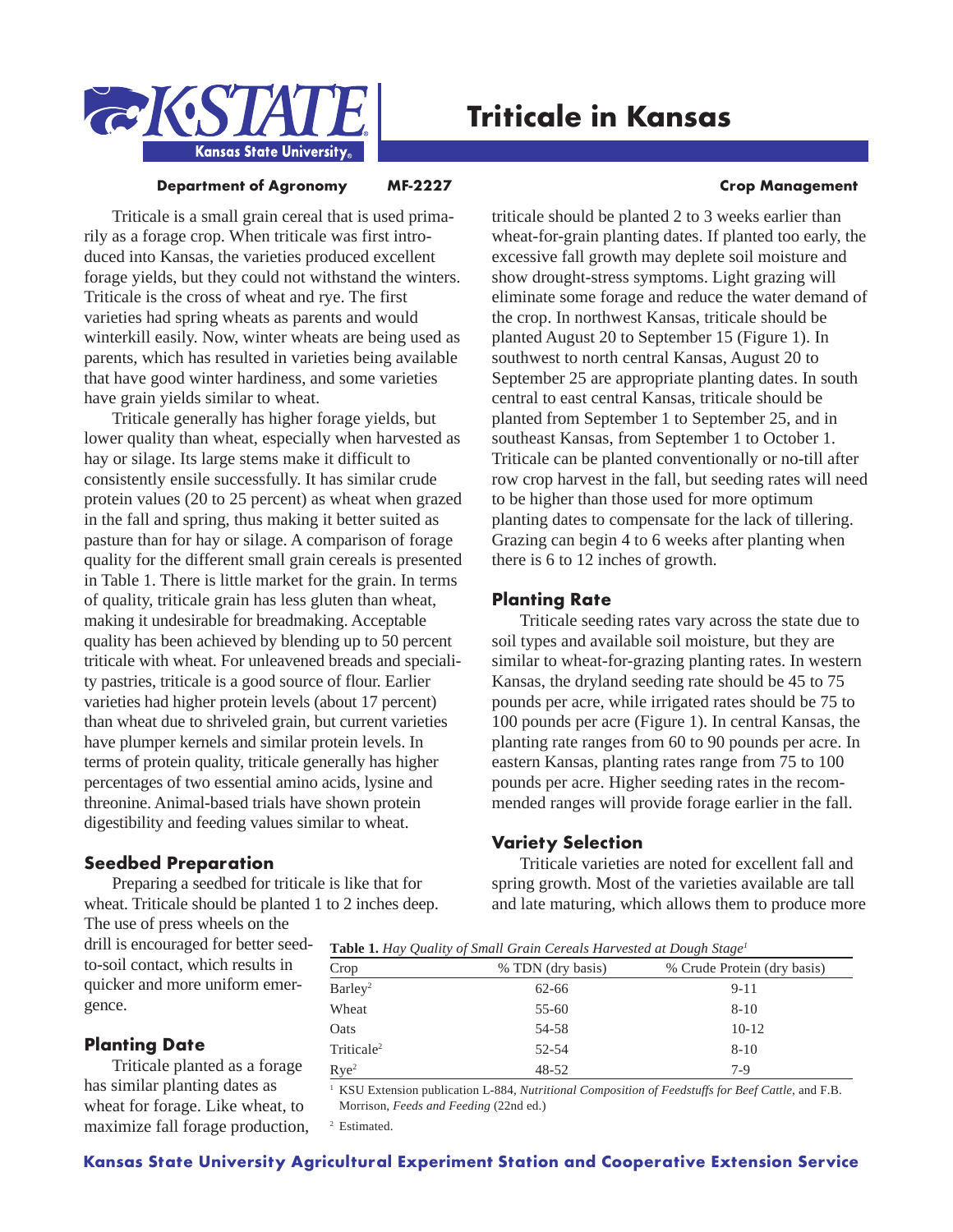**Figure 1.** *Suggested Planting Dates and Seeding Rates for Triticale.*



**Seeding Rates** — Western Kansas: 45 to 75 lbs/acre (dryland) or 75 to 100 lbs/acre (irrigated) Central Kansas: 60 to 90 lbs/acre Eastern Kansas: 75 to 100 lbs/acre

forage later in the season. However, if they are allowed to go to grain harvest or cut as silage at the dough stage, they may lodge. There are many varieties available, such as Jenkins, Tricale 102, Roughrider, Tallman, Cowhand, GroGreen, Enduro, Blizzard, Pika, Newcale, and Hartman. There also are blends of several varieties available that have excellent forage potential. Presto is a shorter, earlier maturing variety that has excellent forage and grain yields.

Forage yields are quite variable across years and among varieties. In a recent forage study at Hays, triticale yields ranged from less than 2,000 pounds per acre to more than 10,000 pounds per acre with considerable yearly variation. Table 2 shows the average forage yields of triticale and winter wheat varieties and the ranges of yields within each cereal type. In this study, there were seven to 11 triticale varieties and two to four wheat varieties.

#### **Nutrient Management**

Nitrogen is the nutrient most frequently lacking for optimum triticale production in Kansas. As with other crops, nitrogen recommendations are based on yield goal, cropping systems, and residual soil nitrogen levels.

$$
N Rec = (YG \times CF) \times STA - PCA - PYM - PNST
$$

# **where:**

- $YG = a realistic yield goal (bushels per acre for grain,$ pounds per acre for forage)
- $CF = crop$  factor (1.75 pounds per bushel for grain, 0.04 pounds per pound for forage)
- STA = soil texture adjustment, 1.1 for sandy soils, 1.0 for other soils
- PCA = previous crop adjustment, nitrogen credit for legumes
- PYM = previous year's manure (50 pounds for last year, 20 pounds for 2 years ago, zero for no manure)
- PSNT = profile nitrogen soil test results

# **Example:**

- Expected yield: 4,000 pounds per acre forage Soil test results: 0 to 24 inches, 55 pounds of nitrogen per acre
- Soil texture: silt loam
- Previous crop: corn
- Previous manure: none
- $N \text{Rec} = (4,000 \times 0.04) \times 1.0 0 0 55$ *= 105 pounds per acre*

Since most triticale is used for forage or grazing, nitrogen management is particularly critical. Crude protein content of triticale pasture is often 20 to 25 percent (4 percent nitrogen).

It is assumed 10 pounds of forage (dry-weight basis) is required to produce 1 pound of beef. Each pound of beef produced from triticale pasture removes 0.4 pounds of nitrogen (or 40 pounds of nitrogen per 100 pounds of beef). For profitable production, nitrogen fertilizer rates should be adjusted accordingly.

The previous nitrogen recommendation example illustrates a situation for triticale forage production.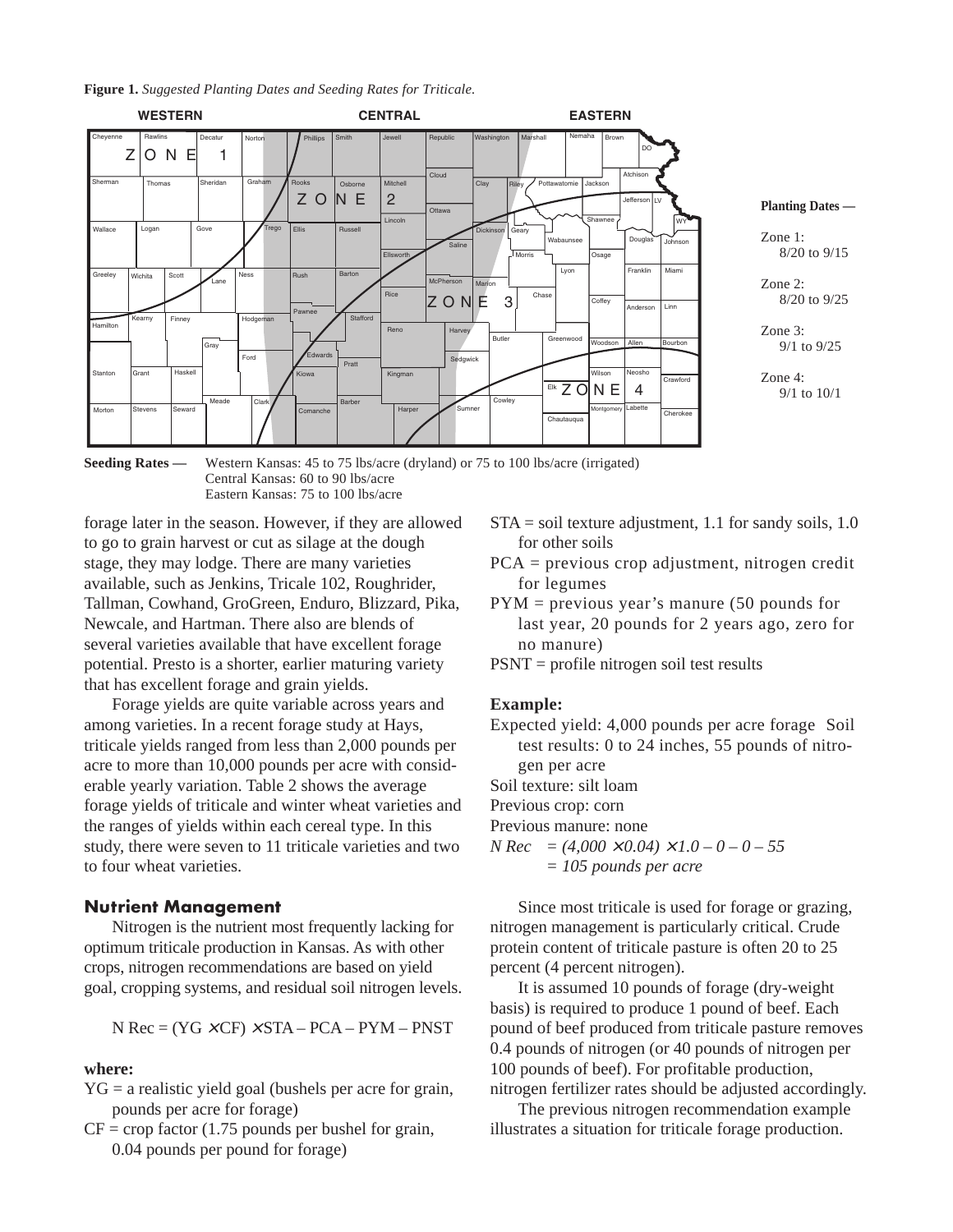Nitrogen applications should be timed so nitrogen is available when needed for rapid growth in the fall or early spring before the jointing stage. Field comparisons indicate little agronomic difference between nitrogen sources when properly applied. Excess nitrogen can result in increased lodging potential.

Lime, phosphorus, and potassium should be applied according to soil tests, and requirements will be similar to wheat. On sandy soils, applying 10 to 15 pounds of sulfur per acre is recommended. Most Kansas soils should supply adequate amounts of other secondary and micronutrients for optimum triticale production.

# **Weed Management**

The most common weed problems in triticale are likely to be the same weeds that infest winter wheat, including the winter annual weeds such as tansy mustard, flixweed, field pennycress, cheat, and downy brome. Triticale tends to be more robust and vigorous than wheat, so it should be more competitive with weeds.

Early weed pressure can reduce triticale grain and forage production. Weeds are most likely to cause problems in triticale fields with poor growth or thin stands. Production practices that encourage quick establishment and a healthy, uniform stand of triticale will result in early canopy development and may eliminate the need for any additional weed-control practices.

Most herbicides labeled for use on both wheat and rye are not specifically labeled for triticale. Buctril and Peak are the only herbicides specifically labeled for broadleaf weed control in triticale. Buctril can be applied to triticale from emergence until the boot stage of growth for control of small broadleaf weeds, including field pennycress, kochia, wild buckwheat, and Russian thistle. Peak can be applied to triticale from the 3-leaf to early jointing growth stages for

control of small broadleaf weeds such as mustards and wild buckwheat.

## **Diseases**

Triticale shares many diseases with wheat and rye. Luckily, triticale tends to be healthier than wheat so only a few triticale diseases are considered important. Like wheat, triticale varieties exhibit a wide range of genetic resistance to different diseases. Unfortunately, detailed information on variety resistance is not yet available.

One of the most significant diseases of triticale is ergot. Ergot attacks the heads and produces purplish-black, horn-shaped, hard sclerotia in place of the developing kernels. The ergot sclerotia are whitish inside and range from  $\frac{1}{4}$  to  $\frac{3}{4}$ inches in length. Ergot sclerotia contain mycotoxins that are toxic to livestock. If grain contains more than 0.3 percent ergot by weight, it should not be used for feed.

Several viral diseases can cause yellowing or stunting of triticale. Wheat streak mosaic virus is a potential threat if triticale is planted next to volunteer cereals. Control wheat streak mosaic by destroying volunteer 2 to 3 weeks prior to planting. Barley yellow dwarf virus is carried by aphids and may cause leaf tips to turn yellow or purple. Delayed planting is a good control for barley yellow dwarf and wheat streak mosaic, but it is not practical when early fall pasture is desired. Soilborne mosaic virus may affect triticale in the lower, wetter areas of infested fields. Avoid planting triticale in fields known to be infested with soilborne mosaic virus.

Triticale is susceptible to several leaf spots including Septoria tritici blotch, Stagonospora nodorum blotch, and spot blotch. In addition, some triticales are susceptible to leaf rust, stem rust, stripe

|           | $11111$ $415 - 1001$ $31425$        |                                     |           |                                       |  |  |
|-----------|-------------------------------------|-------------------------------------|-----------|---------------------------------------|--|--|
|           | ----------- Upland Site ----------- |                                     |           | -------- Bottomland Site --------     |  |  |
|           | 1993                                | 1994                                | 1995      | 1993<br>1994<br>1995                  |  |  |
| Avg Yield | 6313                                | 2733                                | 5631      | 9228<br>8966<br>5772                  |  |  |
| Range     | 4642-8731                           | 1961-3562                           | 4819-7439 | 5781-13253<br>4803-7214<br>7038-10430 |  |  |
|           | $When$ Boot Stage                   |                                     |           |                                       |  |  |
|           |                                     | ----------- Upland Site ----------- |           | -------- Bottomland Site --------     |  |  |
|           | 1993                                | 1994                                | 1995      | 1993<br>1995<br>1994                  |  |  |
| Avg Yield | 5634                                | 2207                                | 4142      | 8589<br>9451<br>5286                  |  |  |
| Range     | 5085-6081                           | 1980-2377                           | 4039-4246 | 8238-8940<br>9295-10410<br>4462-5826  |  |  |

Triticale — Boot Stage

### **Table 2.** *Small Grain Cereal Forage Study — Hays*

*Source: Carlyle Thompson*